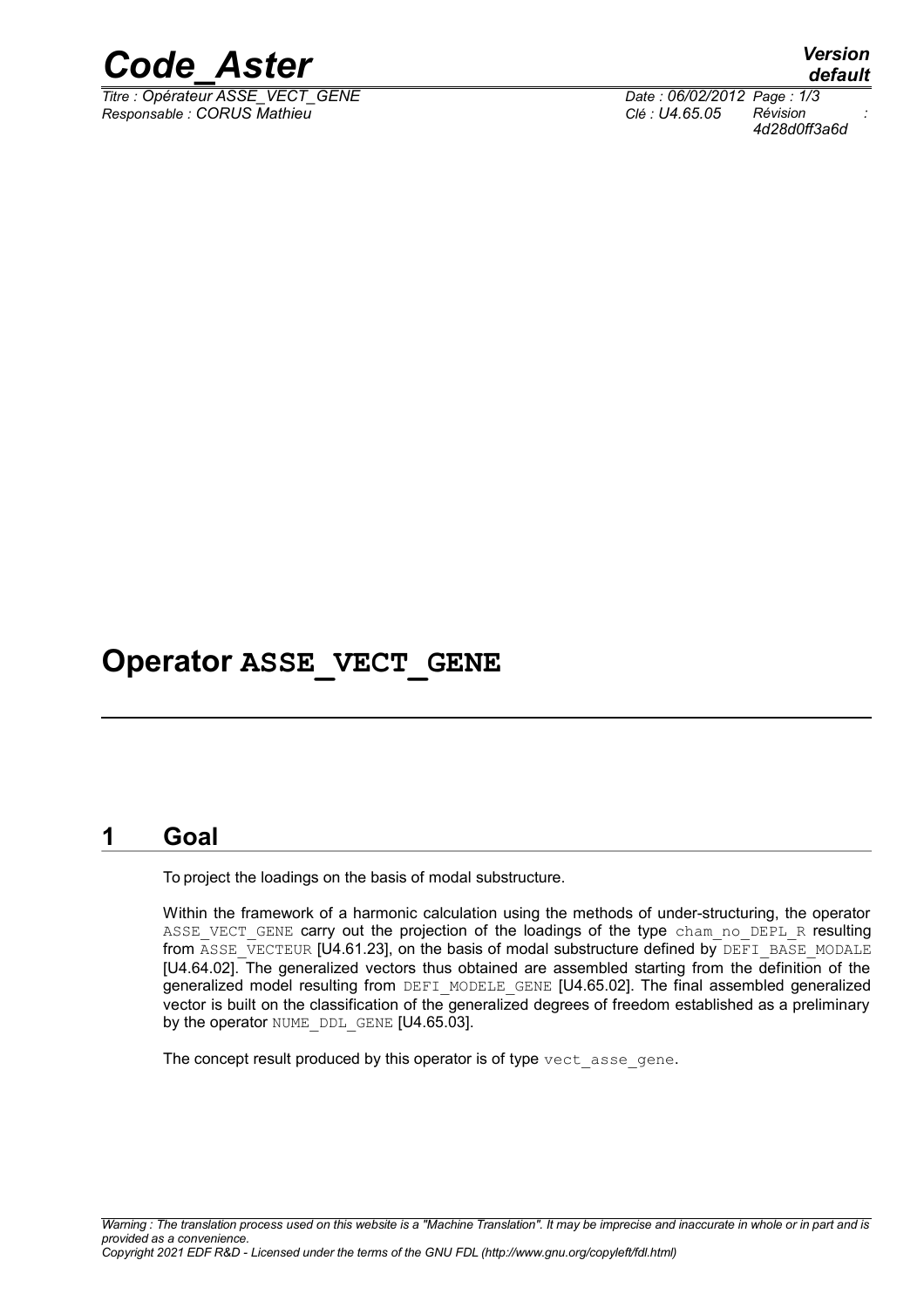# *Code\_Aster Version*

*Titre : Opérateur ASSE\_VECT\_GENE Date : 06/02/2012 Page : 2/3 Responsable : CORUS Mathieu Clé : U4.65.05 Révision :*

)

*default 4d28d0ff3a6d*

## **2 Syntax**

```
vect gene [vect asse gene] = ASSE VECT GENE(
♦ NUME_DDL_GENE = nu_gene, [nume_ddl_gene]
\Diamond METHOD =/ 'CLASSICAL',
            / 'INITIAL''
   # If METHODE=' CLASSIQUE':
   \triangleleft CHAR SOUS STRUC = F (
      ♦ SOUS_STRUC = 'nom_sstruc', [KN]
      \blacklozenge VECT ASSE = vecas, [charno DEPL R]
                       ),
```